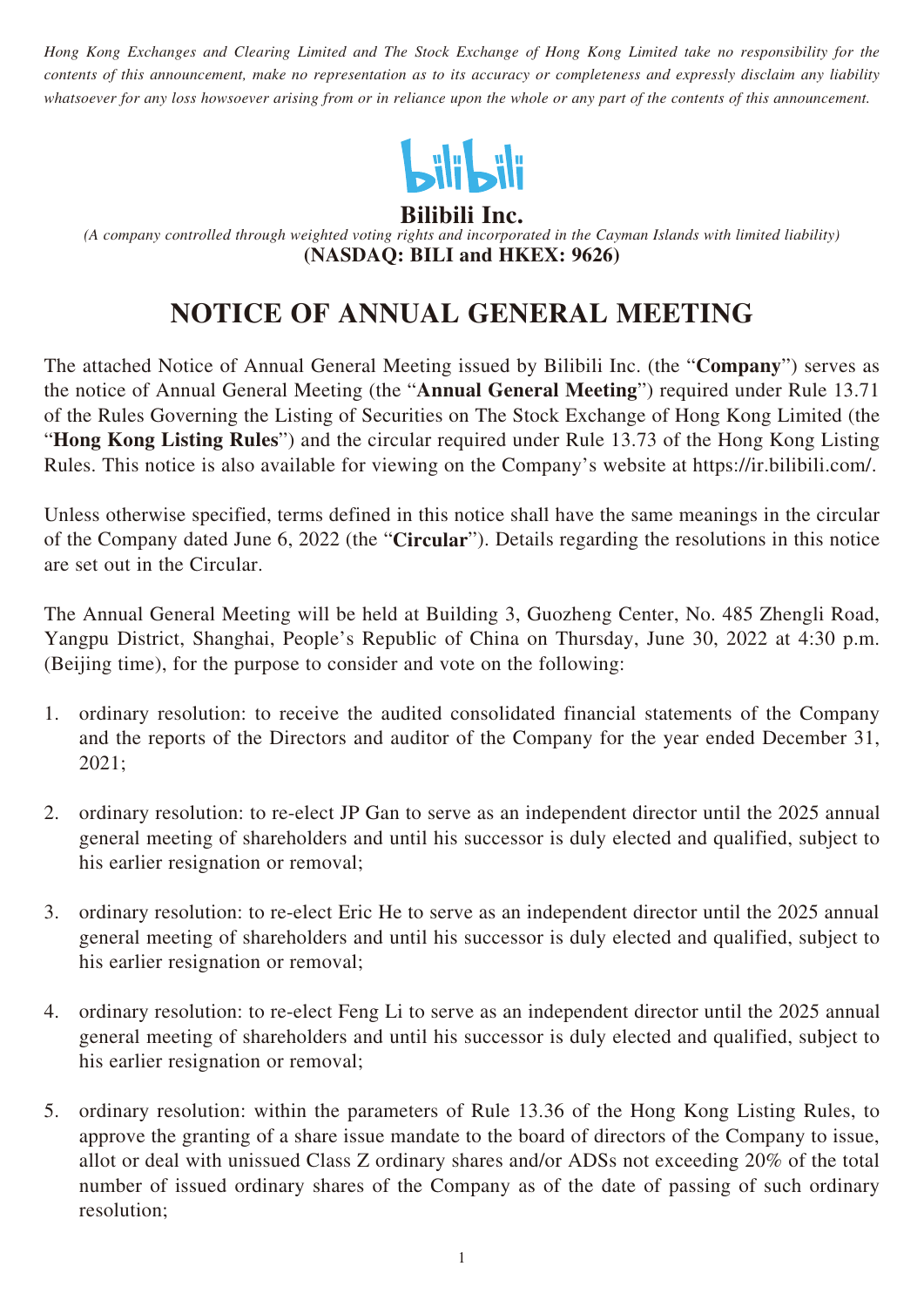- 6. ordinary resolution: within the parameters of the Hong Kong Listing Rules, to approve the granting of a share repurchase mandate to the board of directors of the Company to repurchase Class Z Ordinary Shares and/or ADSs not exceeding 10% of the total number of issued Shares as of the date of passing of such ordinary resolution;
- 7. ordinary resolution: to approve, ratify and confirm the Cloud Services Agreement, and the transactions contemplated thereunder and the proposed annual caps, details of which are set out in the Circular, and to authorize any one Director, for and on behalf of the Company, to execute, and where required, to affix the common seal of the Company to, any documents, instruments or agreements, and to do any acts and things deemed by him or her to be necessary, expedient or appropriate in order to give effect to and implement the transactions contemplated under the Cloud Services Agreement;
- 8. ordinary resolution: to approve, ratify and confirm the Collaboration Agreements, and the transactions contemplated thereunder and the proposed annual caps, details of which are set out in the Circular, and to authorize any one Director, for and on behalf of the Company, to execute, and where required, to affix the common seal of the Company to, any documents, instruments or agreements, and to do any acts and things deemed by him or her to be necessary, expedient or appropriate in order to give effect to and implement the transactions contemplated under the Collaboration Agreements; and
- 9. special resolution: to approve the adoption of a new set of Articles of Association in substitution for and to the exclusion of the existing Articles of Association in the manner as set out in Appendix IV of the Circular with effect from the Effective Date.

### **SHARES RECORD DATE AND ADS RECORD DATE**

The board of Directors of the Company has fixed the close of business on May 27, 2022 Hong Kong time, as the record date (the "**Shares Record Date**") of our Class Y ordinary shares with a par value of US\$0.0001 each (the "**Class Y Ordinary Shares**") and Class Z ordinary shares with a par value of US\$0.0001 each (the "**Class Z Ordinary Shares**", and together with the Class Y Ordinary Shares, the "**Shares**").

Holders of record of the Company's Shares as of the Shares Record Date are entitled to attend and vote at the AGM and any adjourned meeting thereof. Holders of record of American Depositary Shares (the "**ADSs**") as of the close of business on May 27, 2022 New York time (the "**ADS Record Date**") who wish to exercise their voting rights for the underlying Class Z Ordinary Shares must give voting instructions to Deutsche Bank Trust Company Americas, the depositary of the ADSs.

### **ATTENDING THE AGM**

Only holders of record of Shares as of the Shares Record Date are entitled to attend and vote at the AGM.